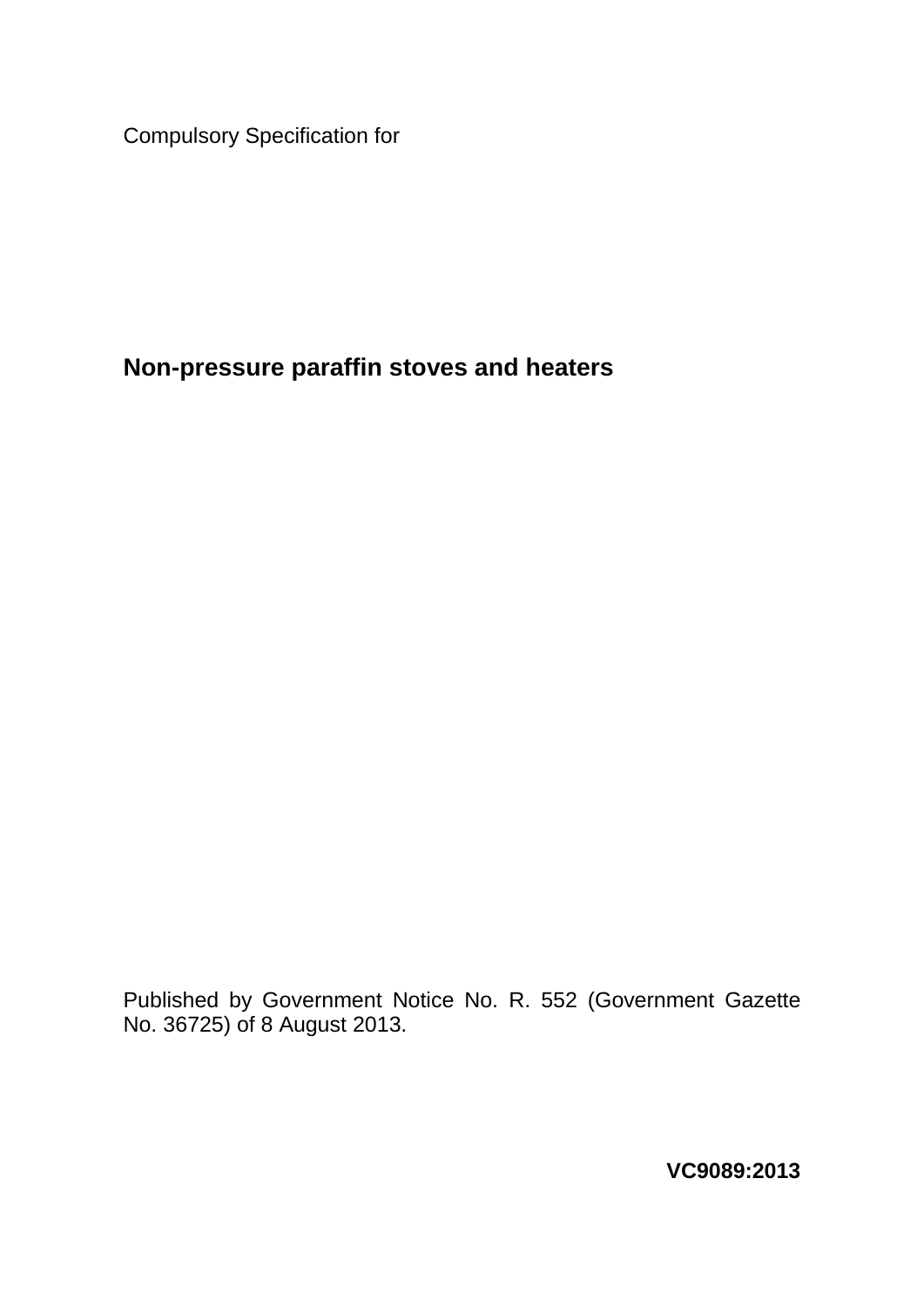# **DEPARTMENT OF TRADE AND INDUSTRY DEPARTEMENT VAN HANDEL EN NYWERHEID**

**No. R. 552 8 August 2013**

# NATIONAL REGULATOR FOR COMPULSORY SPECIFICATIONS ACT

# (ACT 5 of 2008)

# AMENDMENT OF THE COMPULSORY SPECIFICATION FOR NON-PRESSURE PARAFFIN STOVES AND HEATERS - VC 9089

I, Dr. Rob Davies, Minister of Trade and Industry, under section 13(1) (a) of the National Regulator for Compulsory Specifications Act, (Act 5 of 2008), and on recommendation of the NRCS Board, hereby declares the Compulsory Specification as set out in the attached schedule, with effect two (2) months from the date of publication of this notice.

Dr Rob Davies, (MP) Minister of Trade and Industry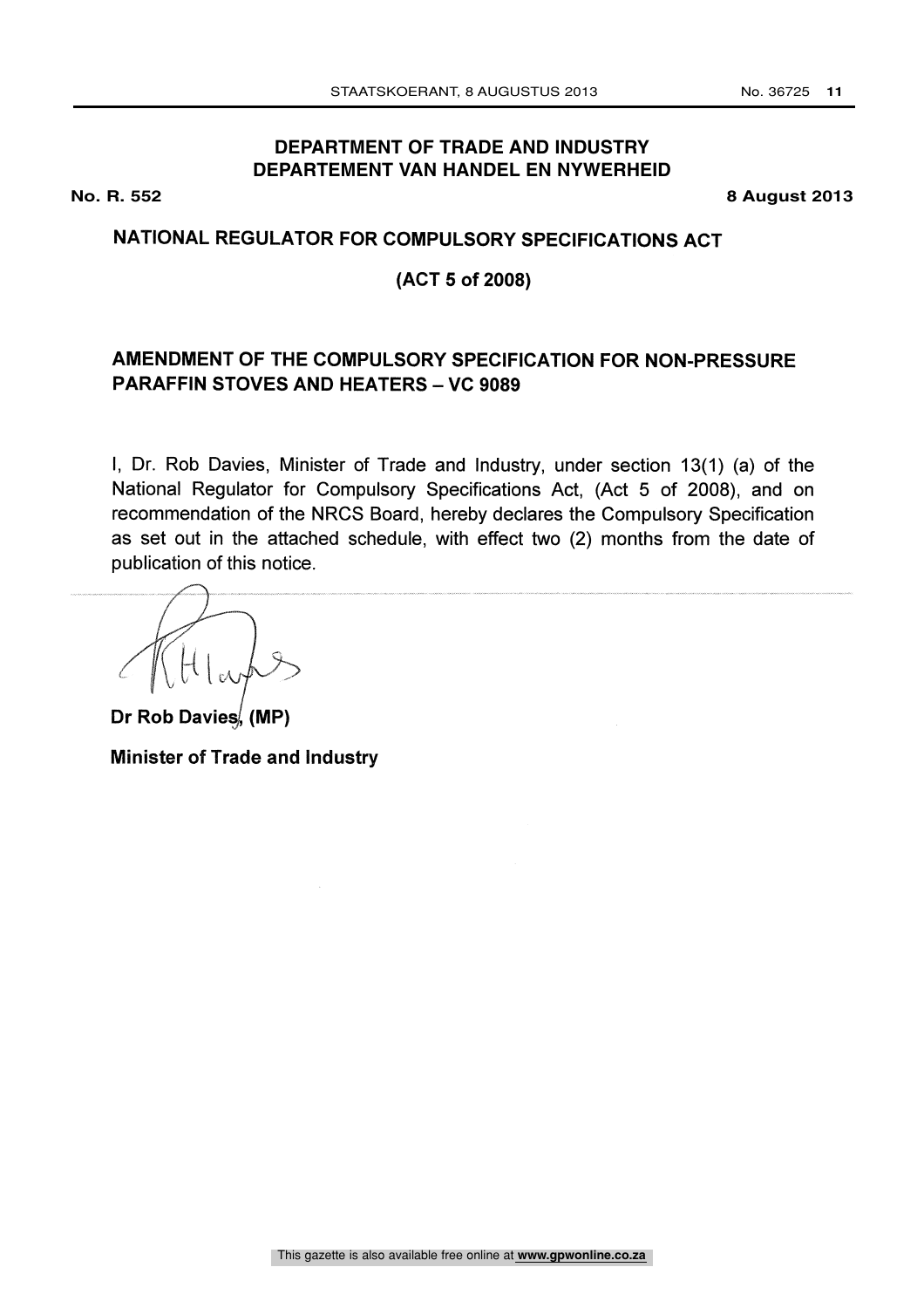### **SCHEDULE**

### VC 9089

# THE COMPULSORY SPECIFICATION FOR NON-PRESSURE PARAFFIN STOVES AND HEATERS

### 1. SCOPE

This compulsory specification covers the requirements for the construction, operation and safe use of non-pressure paraffin stoves and heaters primarily intended for domestic use with a gauge pressure close to the burner < 2 kPa.gauge and with a maximum heat rating of 4,5 kW for a single burner.

### 2. DEFINITIONS

- 2.1 For the purposes of this compulsory specification the definitions in SANS 1906, Non-pressure paraffin stoves and heaters shall apply.
- 2.2 In addition, the following definitions shall apply:

### 2.2.1 Applicant:

The manufacturer or importer of a type of a non-pressure paraffin stove or heater. The manufacturer or importer shall be an established legal entity within the Republic of South Africa.

### 2.2.2 Approval:

Confirmation by the NRCS that a type of non-pressure paraffin stove or heater satisfies the requirements of this compulsory specification.

### 2.2.3 Appliance type:

A category of a non-pressure paraffin stove or heater that is similar in essential characteristics such as design, materials, dimensions, manufacturing processes or methods of assembly.

### 2.2.4 The Letter of Authority certificate:

As defined in section 1 of the NRCS Act, 5 of 2008.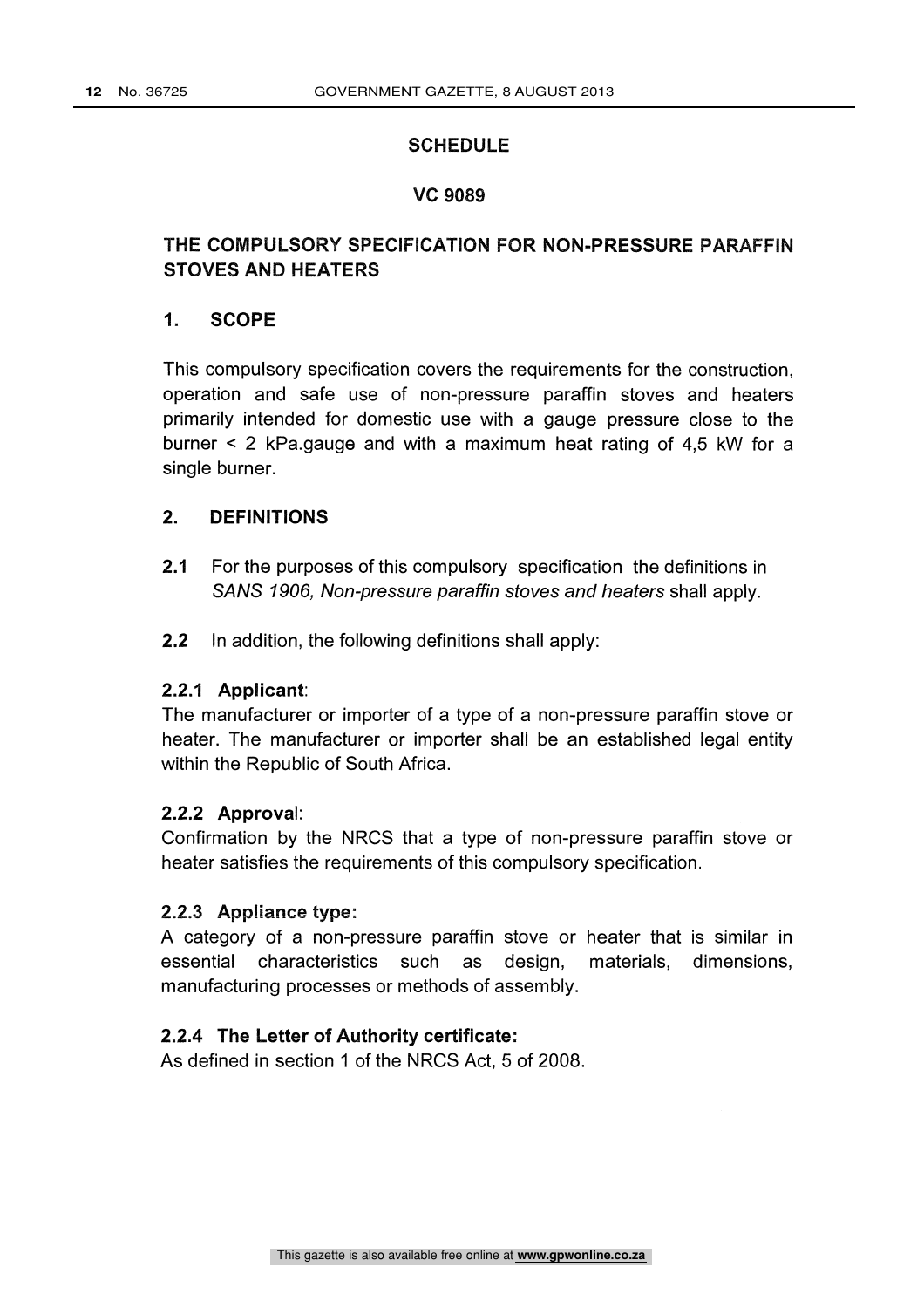# 2.2.5 NRCS:

The National Regulator for Compulsory Specifications as established by the National Regulator for Compulsory Specifications Act, 2008 (Act No. 5 of 2008).

# 2.2.6 Sell

As defined in section 1 of the NRCS Act, 5 of 2008.

# 3. SPECIFIC REQUIREMENTS

- 3.1 Non-pressure paraffin stoves and heaters shall comply with the requirements of SANS 1906 for Non-pressure paraffin stoves and heaters.
- 3.2 Each type of Non-pressure paraffin stove and heater (herein after referred to as appliance type) shall be approved in accordance with the requirements of Annexure A of this compulsory specification before it is imported, sold or supplied in the Republic of South Africa.
- 3.3The NRCS approval number shall be legibly marked on every appliance conforming to a type that has been approved under the specification or its packaging, so as to be visible at the point of sale and supply, in the following format:

# "NRCS Approval XXXXX"

3.4 The applicant shall inform the NRCS of any change(s) in the design, appliance type, and controls of conformity of production, packaging or construction materials, instruction or markings of an approved appliance type affecting any mandatory requirements of this compulsory specification. In the event of such change(s) the NRCS may, at its discretion, demand the submission of new evidence of conformity or a new application for approval.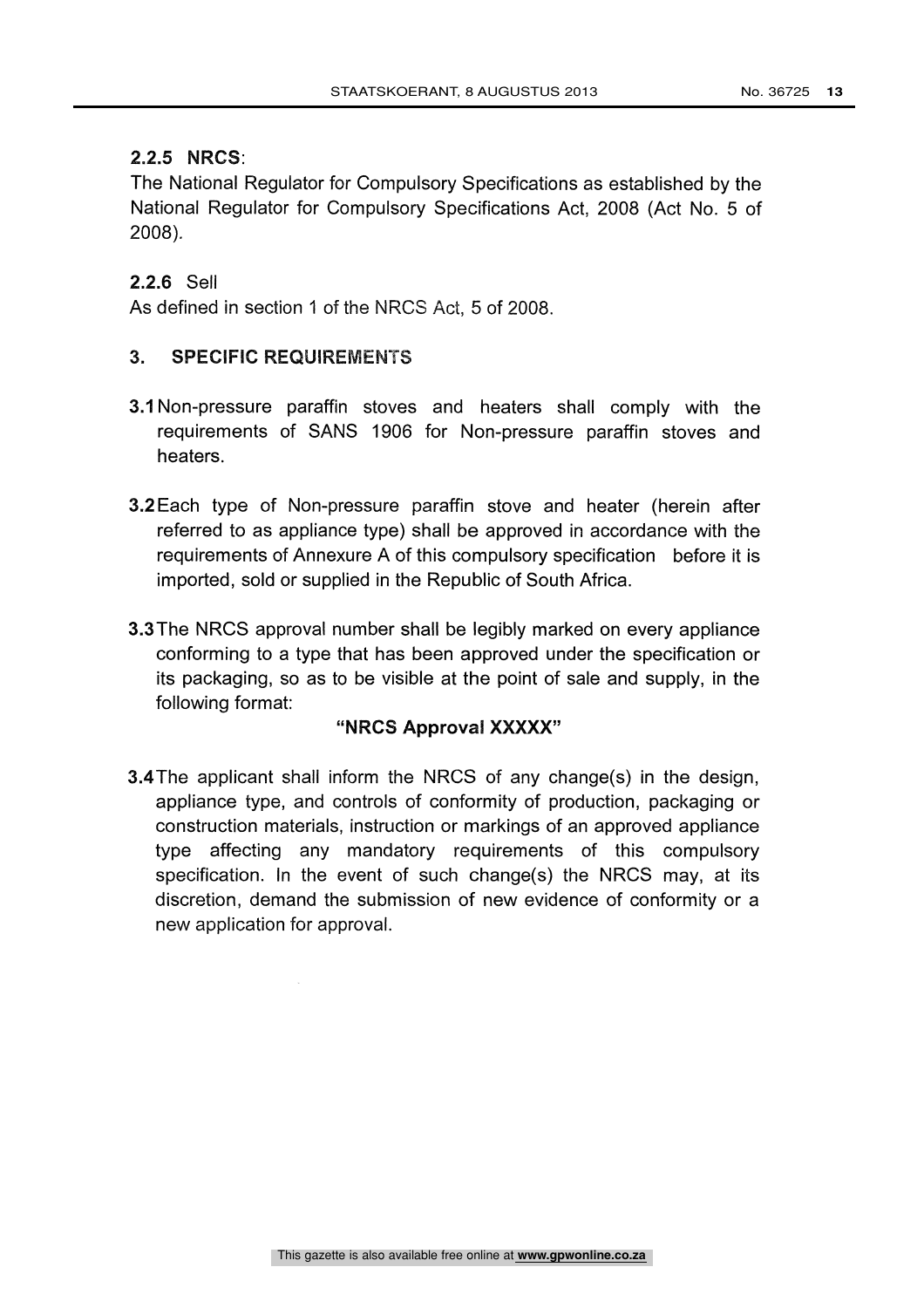### 4. CONFORMITY TO REFERENCED STANDARDS

- 4.1 For the purposes of this compulsory specification, a new edition of a referenced standard shall become effective for new product approval twelve (12) months from the date of publication as a South African National Standard.
- 4.2 Products resubmitted for approval because of a change(s) in the design, appliance type, controls of conformity of production, packaging or construction materials, instruction or markings, shall in all cases be evaluated against the requirements of the latest edition of the referenced standard after it becomes effective.
- 4.3 When a new edition of a referenced standard is published, products originally approved in accordance with the previous edition of that standard may have their approval extended for up to two years from the date of publication of the new standard, subject to the requirements of Annex A, unless declared otherwise by the Minister.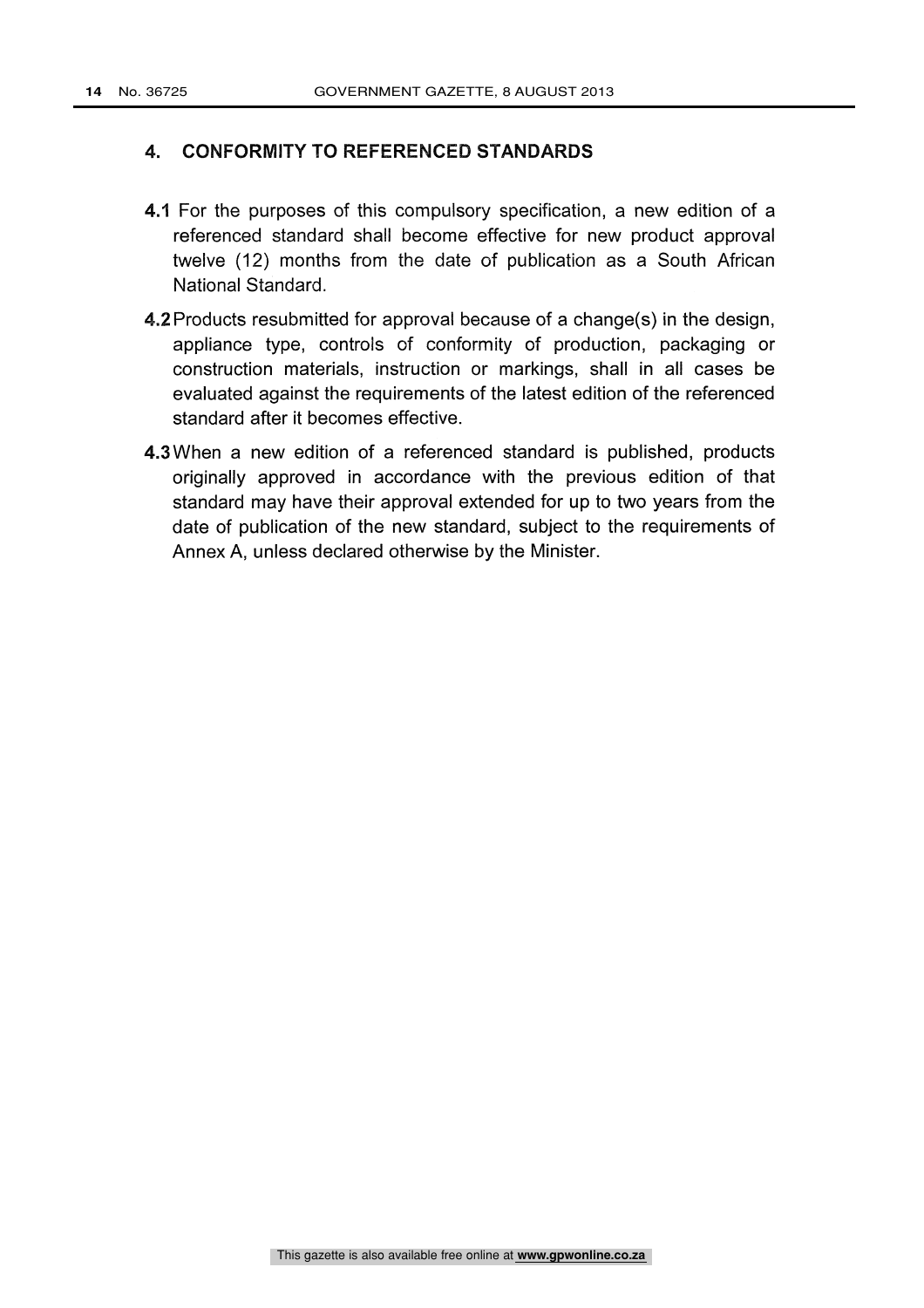# ANNEXURE A

# (Normative)

# THE APPROVAL OF NON-PRESSURE PARAFFIN STOVES AND HEATERS

### Al. APPLICATION FOR APPROVAL

A1.1 The applicant shall apply to the NRCS for approval of every appliance type.

A1.2 An application for approval shall be submitted by the applicant to the NRCS and shall include the following:

A1.2.1 Drawings to scale of all component parts and materials including the assembly of the appliance in sufficient detail to permit identification. The drawings shall show the markings of the appliance type as required by the specification.

A1.2.2 Test report/s issued by an appropriately recognised conformity assessment body in a format acceptable to the NRCS and in accordance with the NRCS's Conformity Assessment Policy.

A1.2.3. One specimen of the appliance type for the verification of compliance with the requirements of this specification. The specimen shall include all the accessories that are supplied with the appliance type, within the packaging, as it is placed on the market, whether or not those accessories have actually been fitted to the appliance.

A1.2.4 Details of the marking on the packaging or appliance for the appliance type in accordance with paragraph 3.3.

A1.2.5 Information for users that shall accompany the appliance type when placed on the market as required by the specification.

A1.2.6 Any additional information relevant to the application as may be requested by the NRCS.

A1.3 The NRCS shall verify the existence of satisfactory arrangements in order to ensure effective control of the conformity of production in accordance with the provisions of section A3 of this compulsory specification before approval is granted.